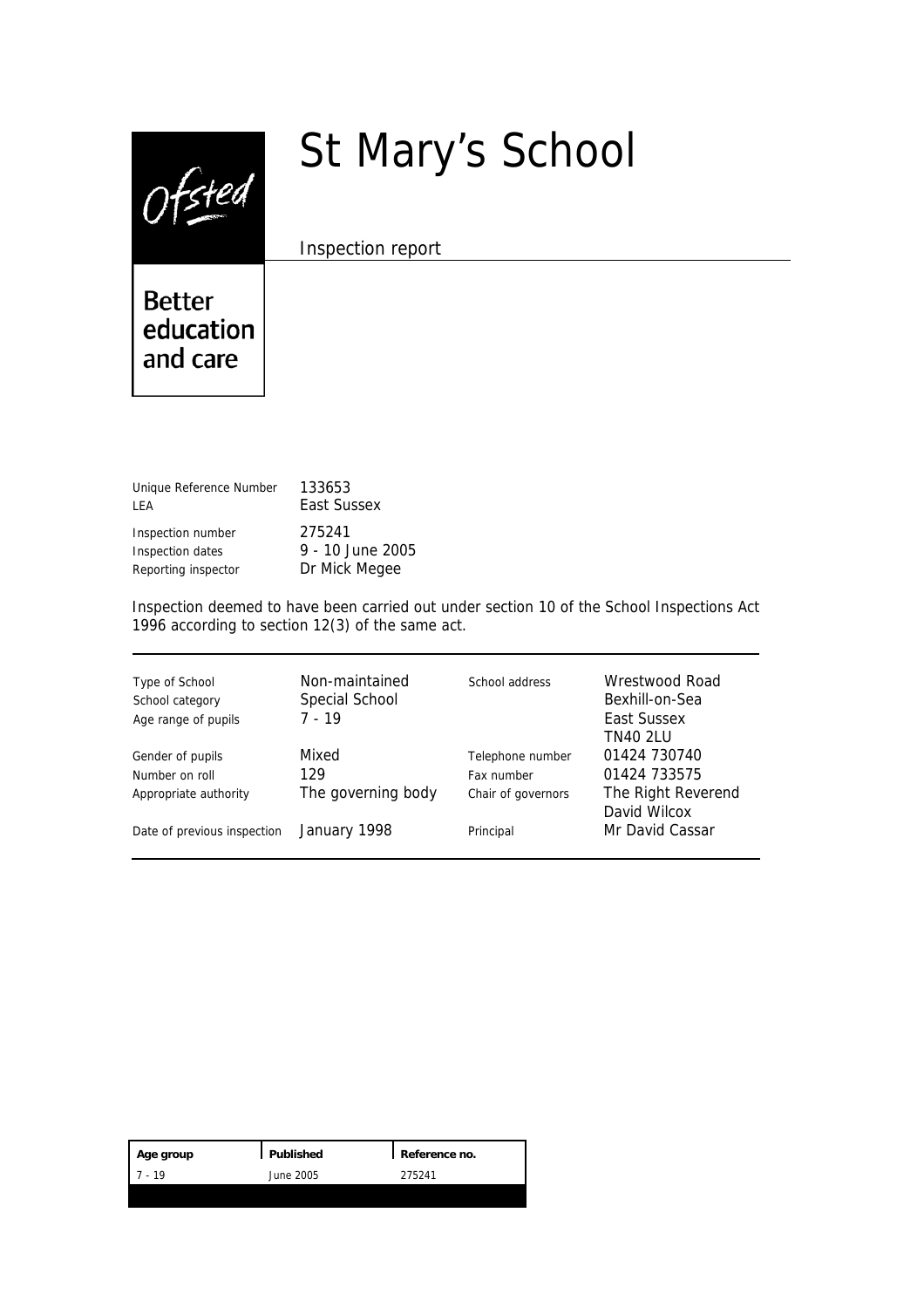© Crown copyright 2005

Website: www.ofsted.gov.uk

Further copies of this report are obtainable from the school. Under the School Inspections Act 1996, the school must provide a copy of this report free of charge to certain categories of people. A charge not exceeding the full cost of reproduction may be made for any other copies supplied.

This document may be reproduced in whole or in part for non-commercial educational purposes, provided that the information quoted is reproduced without adaptation and the source and date of publication are stated.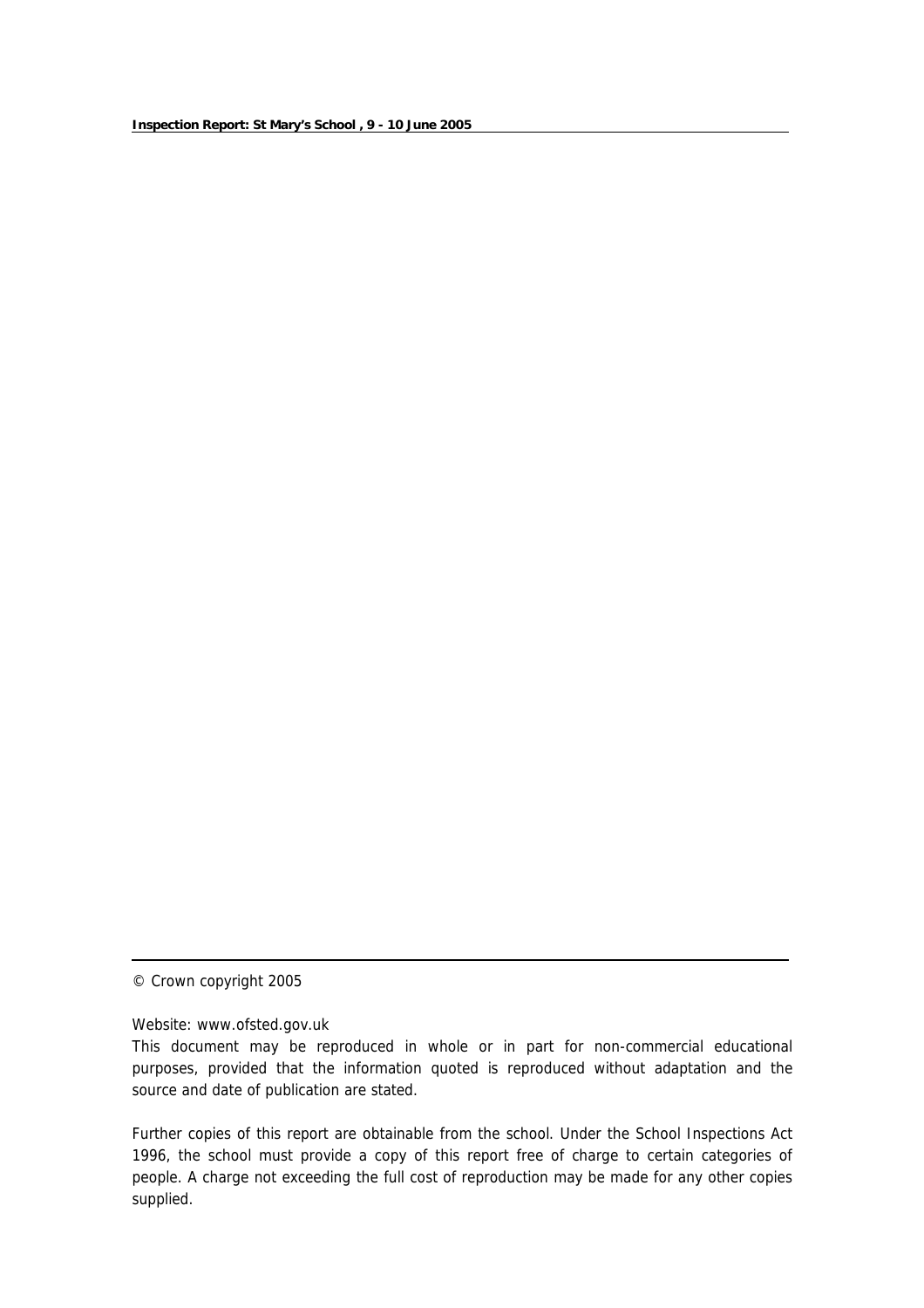# **Introduction**

The inspection was a pilot of the new arrangements for inspection announced by Ofsted in its consultation paper of February 2004. It was carried out with the support and co-operation of St Mary's School and the Board of Trustees of St Mary's Wrestwood Children's Trust.

The inspection was carried out by two additional inspectors.

## **Description of the school**

St Mary's is a non-maintained mixed special school in Bexhill for pupils with speech, language and social communication difficulties. Many pupils have additional areas of need, including moderate learning difficulties, physical disability, hearing impairment, autistic spectrum disorders or complex medical difficulties. Pupils are admitted from all parts of the United Kingdom. All of the 129 pupils have a statement of special educational need and nearly all take advantage of the school's age-appropriate boarding provision. The school has 32 pupils and students from minority ethnic backgrounds. Their language needs do not differ from those of the other pupils.

## **Key for inspection grades**

| Grade 1 | Outstanding  |
|---------|--------------|
| Grade 2 | Good         |
| Grade 3 | Satisfactory |
| Grade 4 | Inadequate   |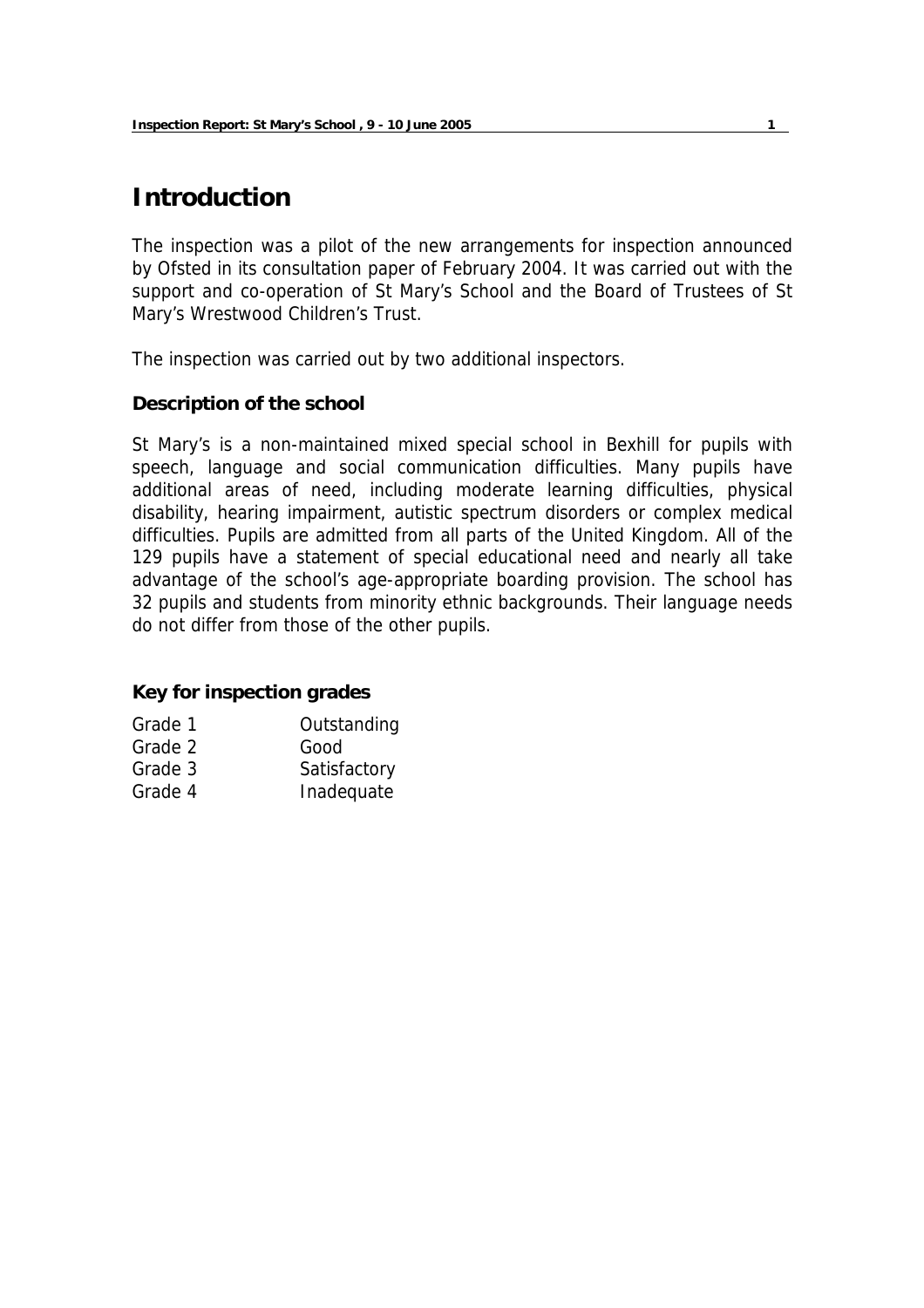# **Overall effectiveness of the school**

St Mary's gives pupils an outstanding education. The principal and senior managers are very aware of how good the school is and have many excellent ideas for further ways to improve. They work tirelessly to make sure that pupils are happy and self-assured – this great strength is an example of a feature identified by the school before the inspection, and the inspection team fully agrees. Teaching is good overall with many outstanding features. All staff expect great things from the pupils, and the pupils rise to the challenge and rarely disappoint. Therapists, classroom and residential staff work hard together to pinpoint each pupil's particular needs. Pupils achieve well because they receive expert help and a broad range of rich experiences. Parents unanimously support everything the school does. They are grateful for the many extra steps that all the staff take to keep them fully in touch, even over a great distance.

The school has a very strong capacity to improve further and this is demonstrated by the transformations which have taken place since the last report. Since the last inspection, standards have continued to rise: English, science and information and communication technology have all substantially improved, as well as the teaching and learning for pupils of primary age St Mary's provides outstanding value for money and inspectors agree with the school's view of its accomplishments.

## **Grade: 1**

## **Effectiveness and efficiency of the sixth form**

St Mary's has effective post-16 provision, known as St Mary's College, and students may transfer to it from the main school or move there from other schools. Progress is good. Teachers have a good grasp of their subjects and make their lessons rewarding for students who are very enthusiastic about their learning. 'Facilitators' – staff who work in both the classroom and in the boarding areas - provide effective help when it is needed. Signing and technological aids are used well in most lessons to assist students with hearing or communication difficulties to express choice, make decisions and respond to questions. Students are given good opportunities at local colleges to pursue alternative courses and to experience life in the mainstream. The long-term absence of senior staff means that the college is not yet as highly effective as the main school. However, the principal and the head of the college have already taken action to move things forward.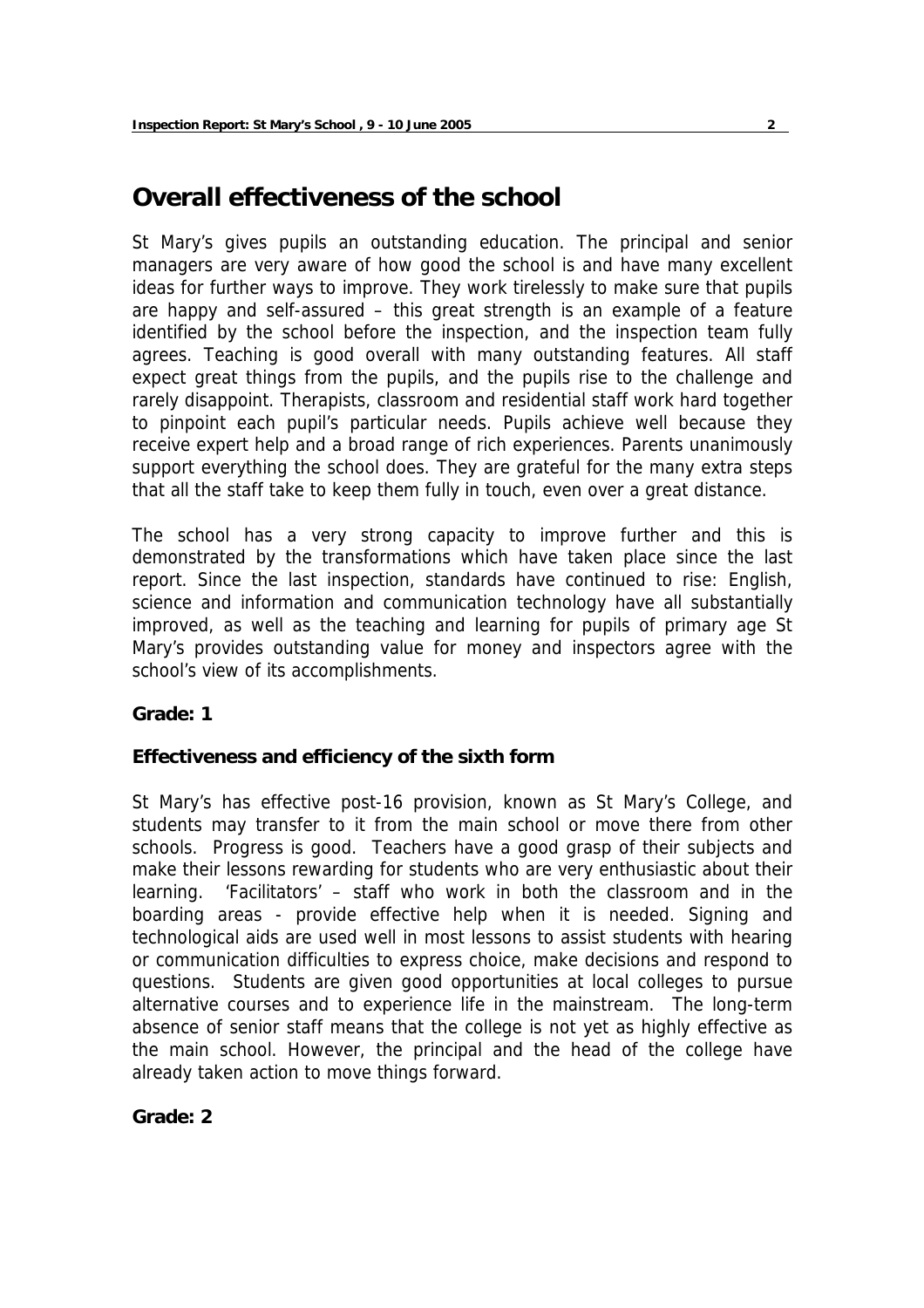## **Effectiveness and efficiency of boarding provision**

Boarding provision at St Mary's is very effective. In the school's last welfare inspection in November 2004, it was judged to comply very well with the National Minimum Standards for boarding. Pupils and care staff like and understand each other, and are very comfortable in each other's presence. A homely but well-organised atmosphere has been created in all the boarding areas. Pupils are encouraged to share in drawing-up routines and making decisions about what goes on. Parents speak highly of the way in which they can contact their children and staff at any time, with pupils having free access to telephones at all times. The senior staff responsible for boarding have a very good understanding of the pupils' welfare. They are very conscious that many of the pupils are a long way away from their families and succeed in providing them with a warm, loving environment away from home. At the same time, they ensure that no opportunity is missed for giving pupils responsibilities and fostering their independence.

Staff are continually encouraged to update their skills and are given time off for their studies. They have a real feel for what the pupils need in order to develop self-reliance. Students who are almost ready to live independently move into one of the two houses in town so that they can gain experience of life in the real world. Students know about, and agree with, any restrictions that may be placed upon them, and know what they have to do in order to be fully trusted. A recent report highlighted one or two minor gaps in the record-keeping arrangements and these omissions were rectified straightaway.

The senior managers make sure that care staff are fully involved in the pupils' school work and, in the sixth form, staff known as 'facilitators' work in both school and in boarding areas. This is typical of the senior managers' desire to continually improve the experience for pupils through innovative means. The supervision and mentoring of new care staff is very well organised.

The quality of boarding accommodation is outstanding. The rooms are spacious, well lit and attractive. Pupils are very proud of their rooms and are given the choice of whether they want to share with others. Many do this because they enjoy the company of their close friends.

Since the last inspection, the school has continued to improve the residential provision, widening the range of accommodation and re-equipping and refurbishing rooms. It remains a great strength of the school.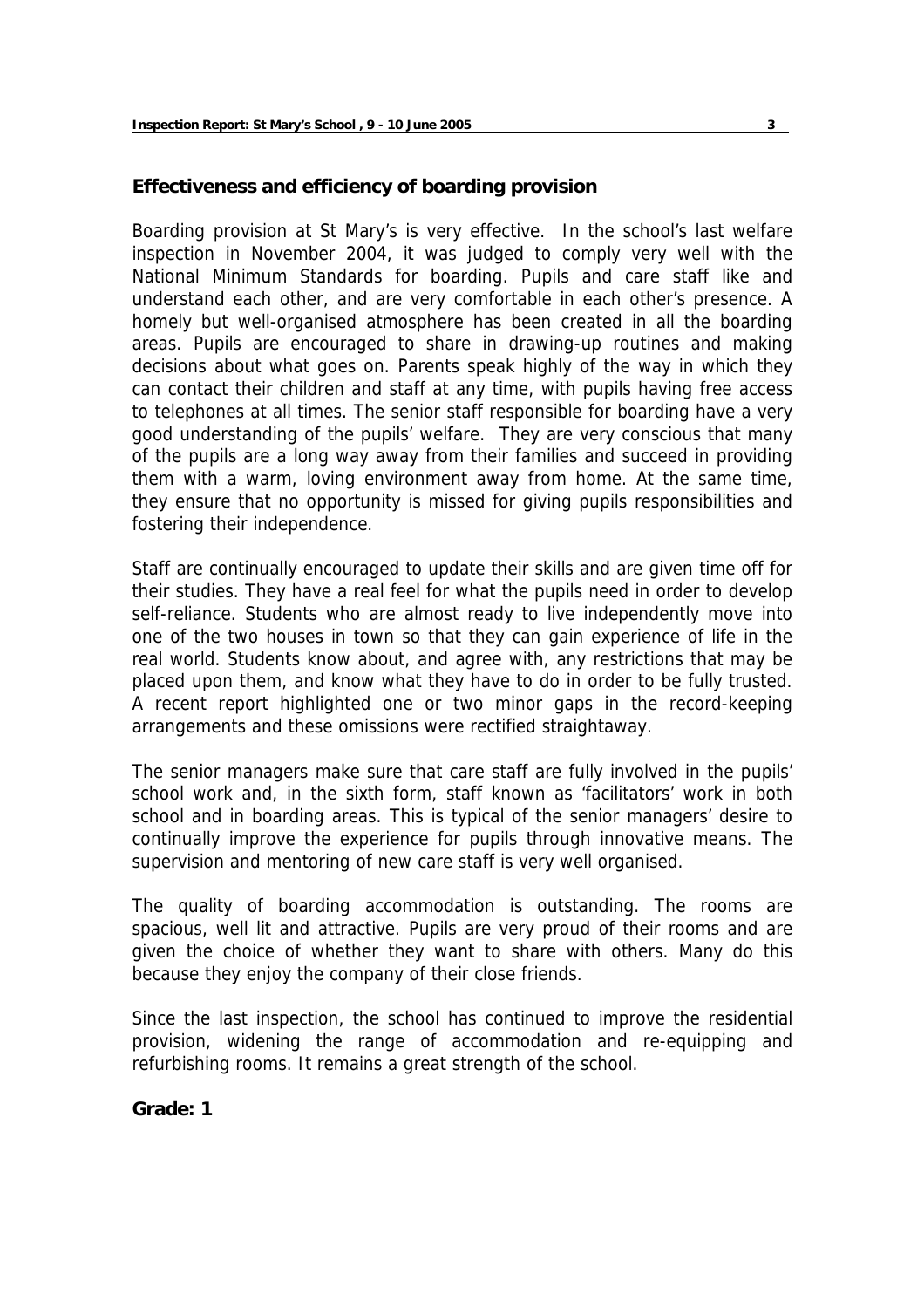## **What the school should do to improve further**

- Make the college as effective as the school.
- Make regular checks to see if different groups learn at different rates.

# **Achievement and standards**

Pupils enter the school at various ages, with communication difficulties and additional learning needs that have slowed down their progress. Once in the school they begin to make faster progress and, given their capabilities and starting points, achieve well throughout their time in the school and college. Staff, therapists, parents, pupils and students get together to set demanding individual targets, for example in language and personal development. Because of the expert assistance they receive, all pupils make very good progress against these targets and there is good progress in all subjects.

Results in examinations for pupils in Years 10 and 11 and for students in the sixth form are below the national figure for all pupils, but they are better than one would expect in schools similar to St Mary's. Learners make good progress given their capabilities and starting points. Inspectors did not find any difference in the progress made by girls or boys, those from different backgrounds, or those with additional special needs, although the school does not monitor achievement in a way that would make certain no group is at a disadvantage.

## **Grade: 2**

## **Personal development and well-being**

All staff take great care to see that pupils and students become socially and morally responsible. They receive constant, sensible informal guidance, are given responsibility for important tasks and the message is reinforced in lessons. The school very successfully fosters pupils' spiritual and religious feelings through lessons and acts of collective worship. The chair of governors is a senior church leader who organises and leads excellently innovative 'Days of Wonder', when pupils and students undertake activities that thrill and inspire them and which teach them to respect and care for others. The rich range of events outside of lessons, especially visits, provide excellent opportunities for developing awareness of the wider world. Pupils and students broaden their understanding of others' cultures through themed 'culture days'.

The school enhances pupils' self-esteem by giving them what they need to become competent communicators and increasingly independent and confident.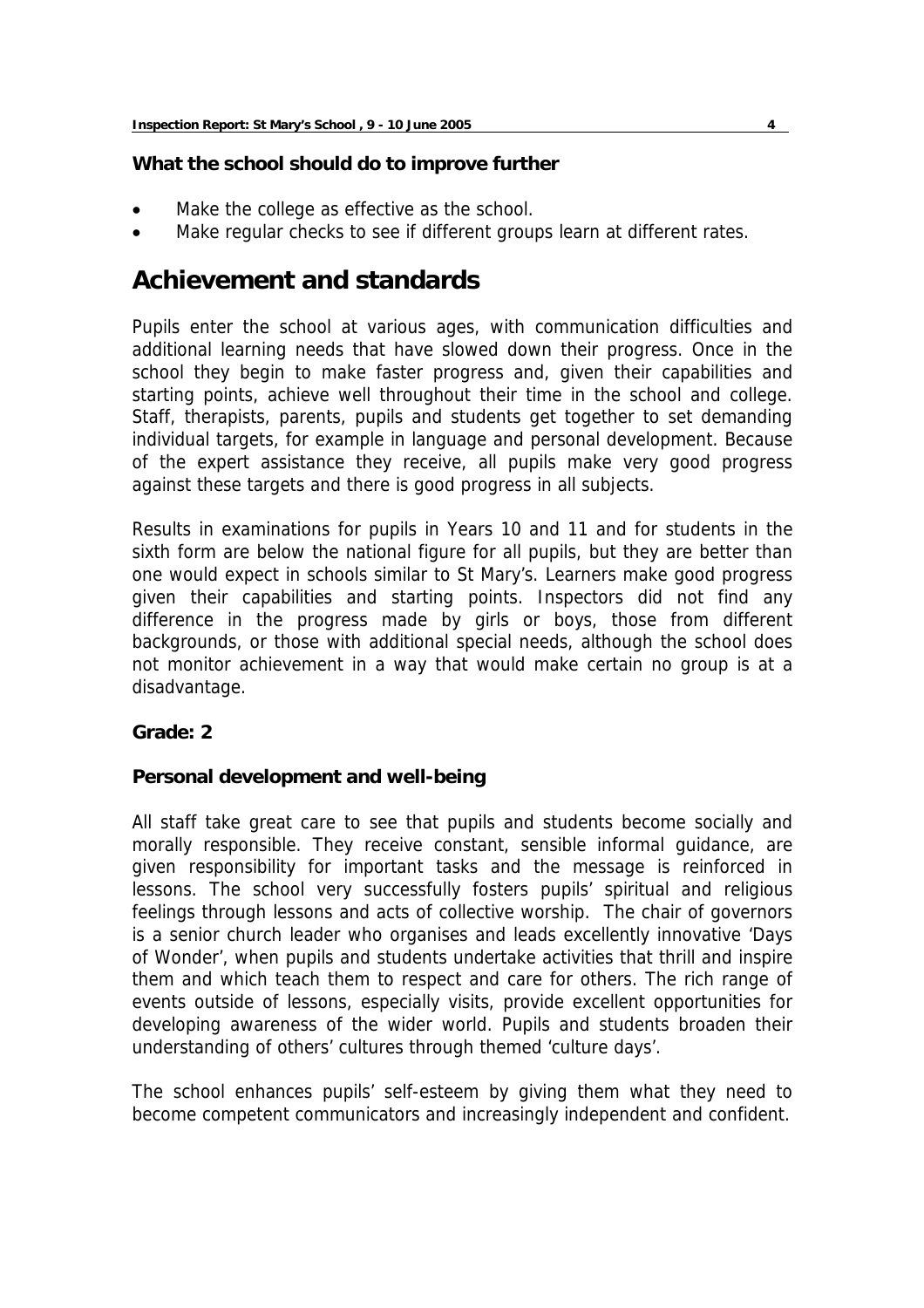Pupils take great pleasure in all aspects of school and college life. They do not miss lessons; they always turn up on time and behave well. When asked about bullying, pupils said, "What bullying?"

The school council provides pupils with valuable opportunities to influence decisions and prepares them to participate in their own communities. Pupils have persuaded the school to introduce playground buddies and menu boards. The strong focus on keeping safe and healthy living, means that pupils and students are taught what to do if they are in vulnerable situations and how to make sensible lifestyle choices. Work experience and mini-enterprise activities help to prepare pupils and students well for further education or employment.

## **Grade: 1**

# **Quality of provision**

## **Teaching and learning**

Teaching and learning are good. The learners themselves, parents, teachers, a range of therapists and residential care workers all make a contribution to the individual learning programmes. This process gives a very clear picture of what each pupil needs and lessons can be accurately customised. In almost all lessons, carefully chosen activities enable pupils to learn new skills and gain knowledge and understanding in a structured and systematic way. In a few lessons, the targets are not precise enough.

Pupils and staff work together very well and teachers expect high standards of behaviour and work. An outstanding feature of lessons is the sensitive and skilful way in which therapists blend their essential programmes into lessons, so that pupils do not miss anything.

Behaviour management is rarely required, because pupils are so positive and eager to learn. The activities in lessons are suitably demanding and staff know when to provide support and when to stand back and encourage independence. Most staff make sure that pupils' communication needs are taken care of, but occasionally, staff forget to make their meaning clear by signing throughout the lesson.

Teachers have effective systems for observing, checking and recording what pupils have learned and how much progress they are making. Subject leaders successfully make sure that there is consistency between teachers in the judgements they make.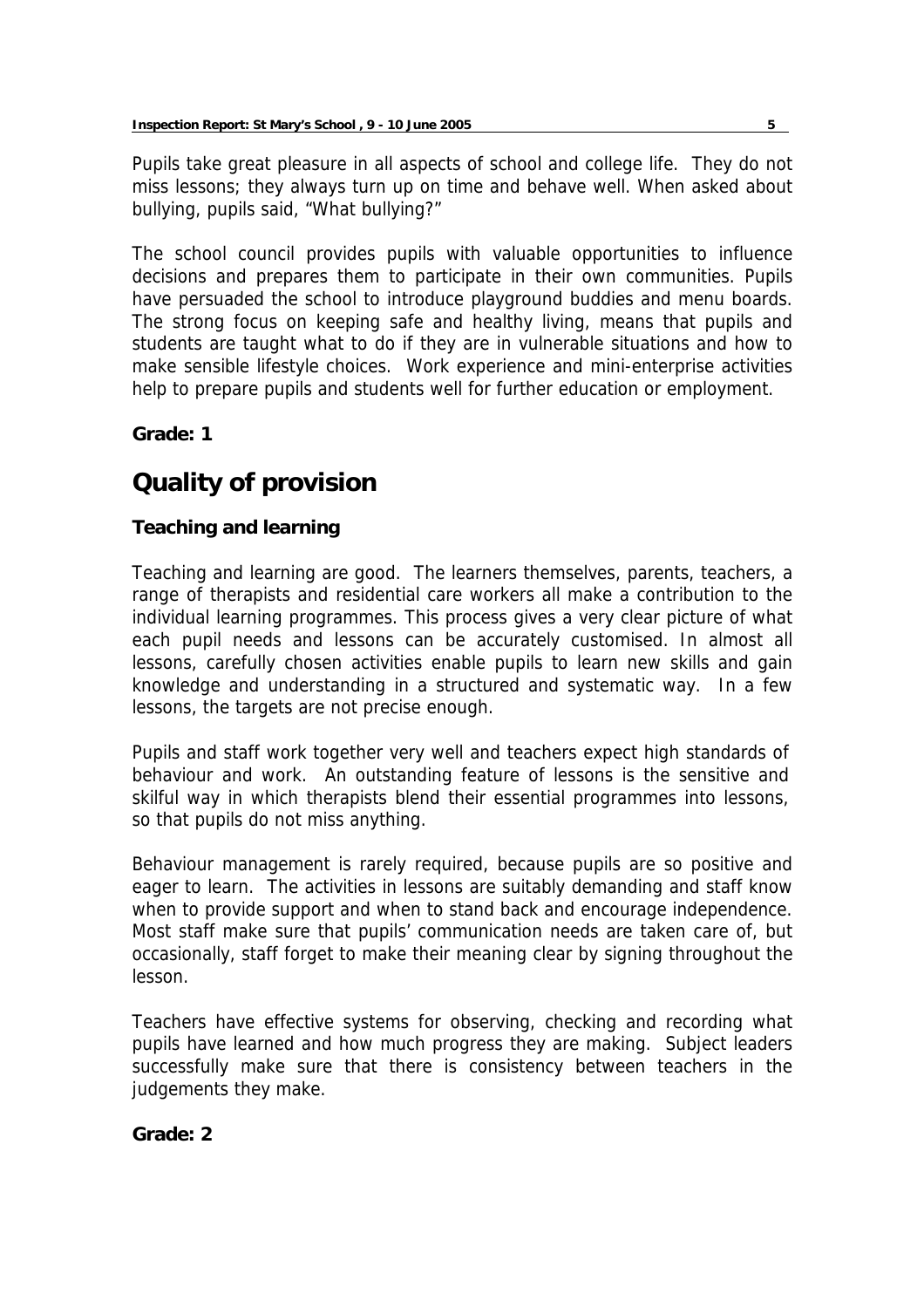## **Curriculum and other activities**

Pupils receive an extremely good education at St Mary's. Senior managers ensure that pupils have a very interesting range of subjects and opportunities to learn. In the sixth form, the education is good but not yet as finely tuned as lower down the school. There is not yet sufficient emphasis on creative experiences, such as music and art. The school has set up very good links with local colleges that provide a taste of further education and afford an excellent opportunity to select from a wide range of courses.

Pupils develop a very good understanding of how to stay safe and healthy, and there is a good focus on preparing them for the future through work-related activities like careers education and work experience.

There is a very good range of activities outside of lessons which nearly all pupils and students attend and enjoy. Some of these activities result in them achieving wide recognition such as their 'Boy Band'. Those involved recorded a CD of pop music and this was featured on local television. Visits to places of interest bring learning alive, and residential visits provide valuable additional opportunities for social development.

## **Grade: 1**

## **Care, guidance and support**

The school provides an outstanding level of care, guidance and support. Education, therapy, medical and care staff work together very closely so that pupils' needs are recognised, shared and managed exceedingly well. Consequently, pupils and students are in the best possible position to learn. The school, college and residential environments are run very effectively so that they are very safe and secure, and pupils and students flourish. Staff follow child protection procedures to the letter. Pupils report that they feel very well looked after and know what to do if they have concerns or worries. This includes the opportunity to talk to 'playground buddies', who are easily recognised by their blue wristbands.

In school, pupils receive expert support based on detailed assessment records. Teachers use this information to set testing targets and to help pupils develop an understanding of what they need to do to improve. College students are supported well, and are kept well informed about future options that may be available to them.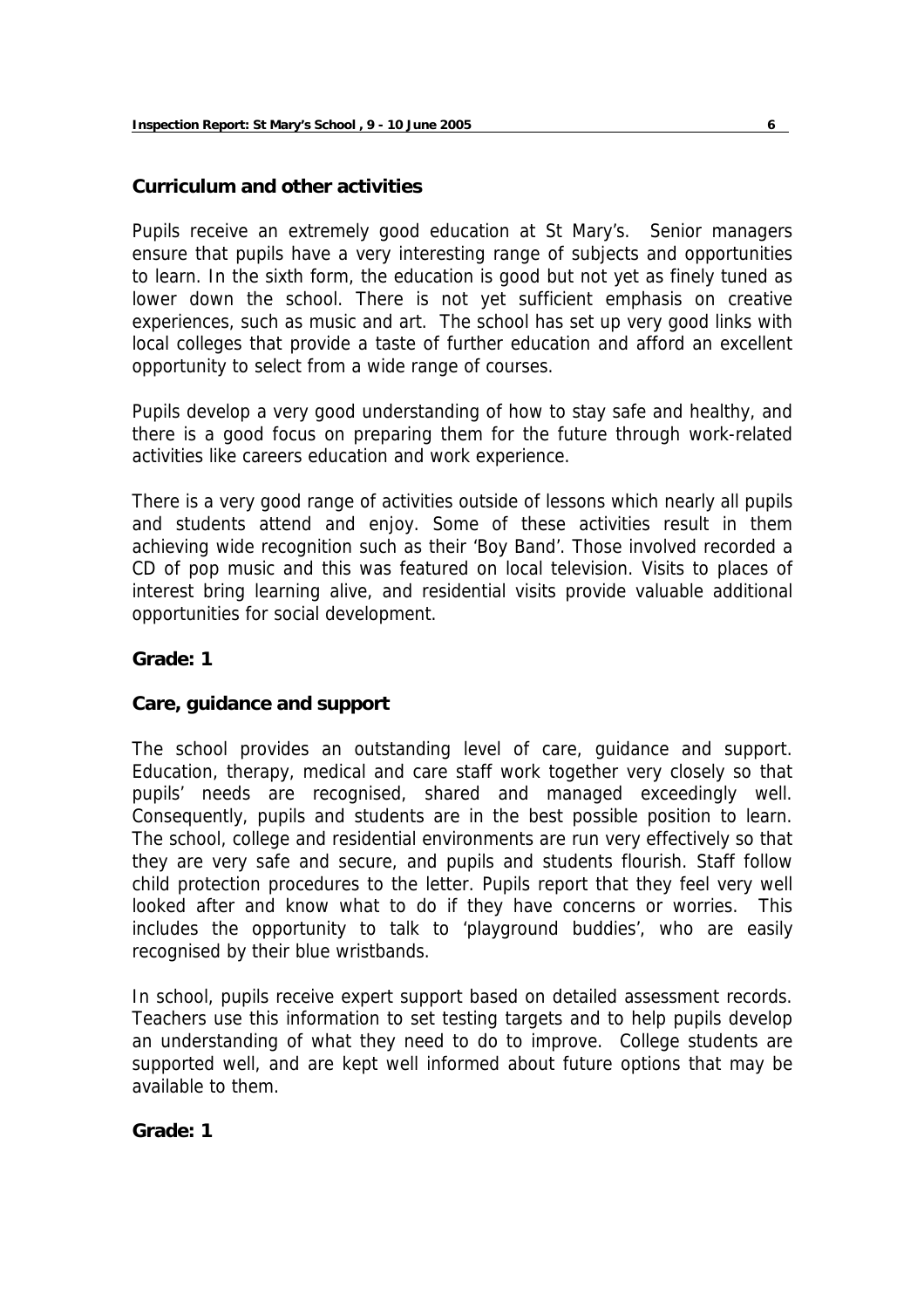## **Leadership and management**

Leadership and management at St Mary's School are outstanding overall and management is good in the sixth form. The principal has extensive responsibilities beyond the school as he also runs the charitable trust which supports the school. He carries out his duties with extraordinary inspiration, diligence and skill, and receives terrific support from governors and from the senior leadership group. Those who form the group are very knowledgeable and they share the principal's passion and commitment to raise standards even further. Together, the governors, principal and senior staff have led significant school improvements. They aspire to much more and know what they need to do. The school improvement plan is very comprehensive, and parents' views of the school are regularly sought and taken into account.

All staff have their performance fairly judged and managed and all work to achieve common aims. There was much camaraderie in evidence during the inspection. Every member of staff is consulted about the future of the school, as are parents, pupils and students. However, managers have not compared the achievement made by different groups of pupils. Doing this regularly makes maintaining and improving the good progress of pupils more secure. The school has bold plans to start up a business enterprise in town. Resources are very well managed and excellent value for money is achieved. There are outstanding links with external agencies and with the local community.

Governance of the school is outstanding. The governing body and its supporting committees keep themselves very well informed, give the school a very clear steer and make challenging demands on the senior staff to drive the school forward. They have tried very hard, so far without success, to persuade the LEA to provide a representative to attend meetings so that they can forge even stronger links with local schools.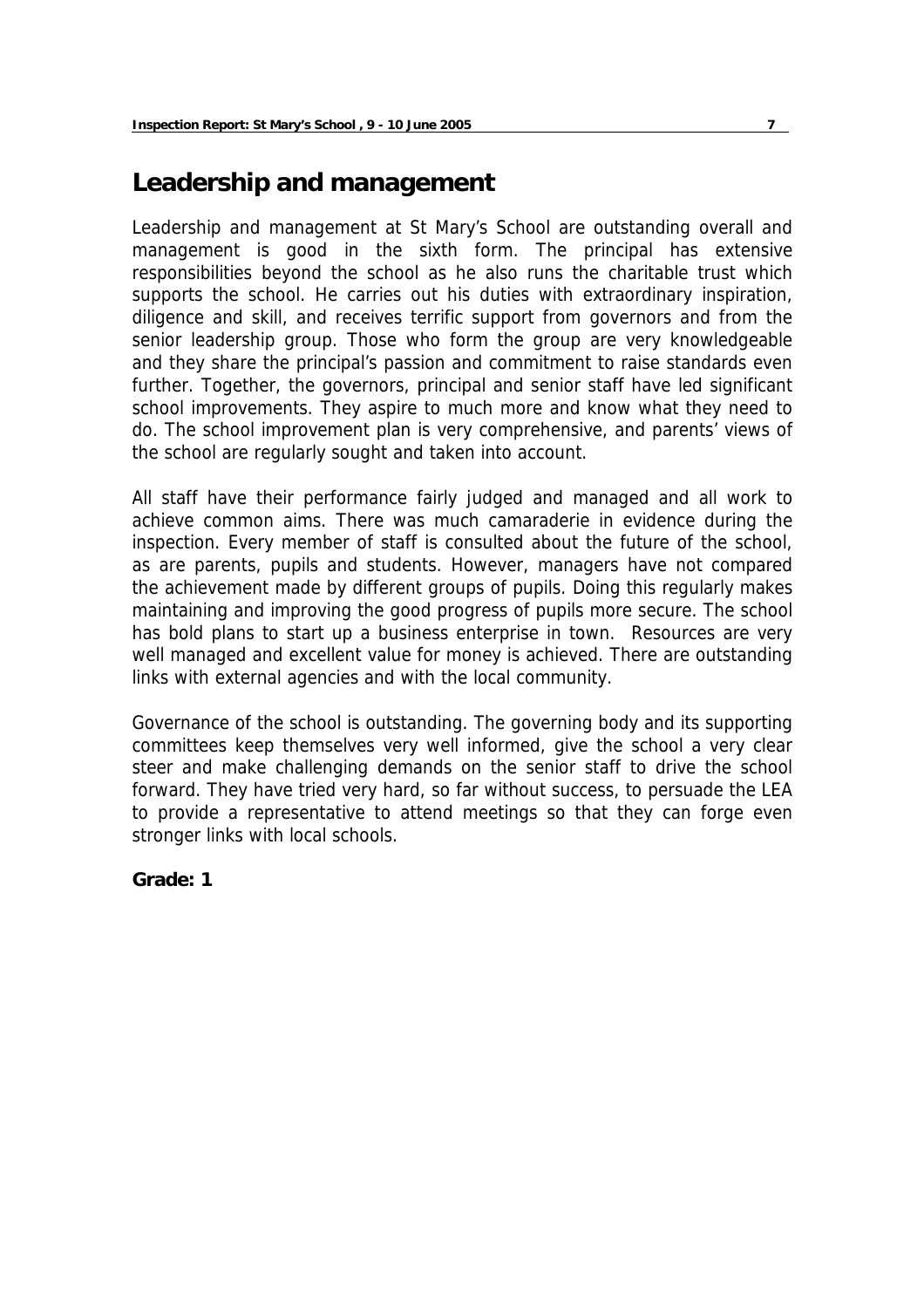**Any complaints about the inspection or the report should be made following the procedures set out in the guidance 'Complaining about HMI-led Ofsted inspections', which is available from Ofsted's website: www.ofsted.gov.uk.**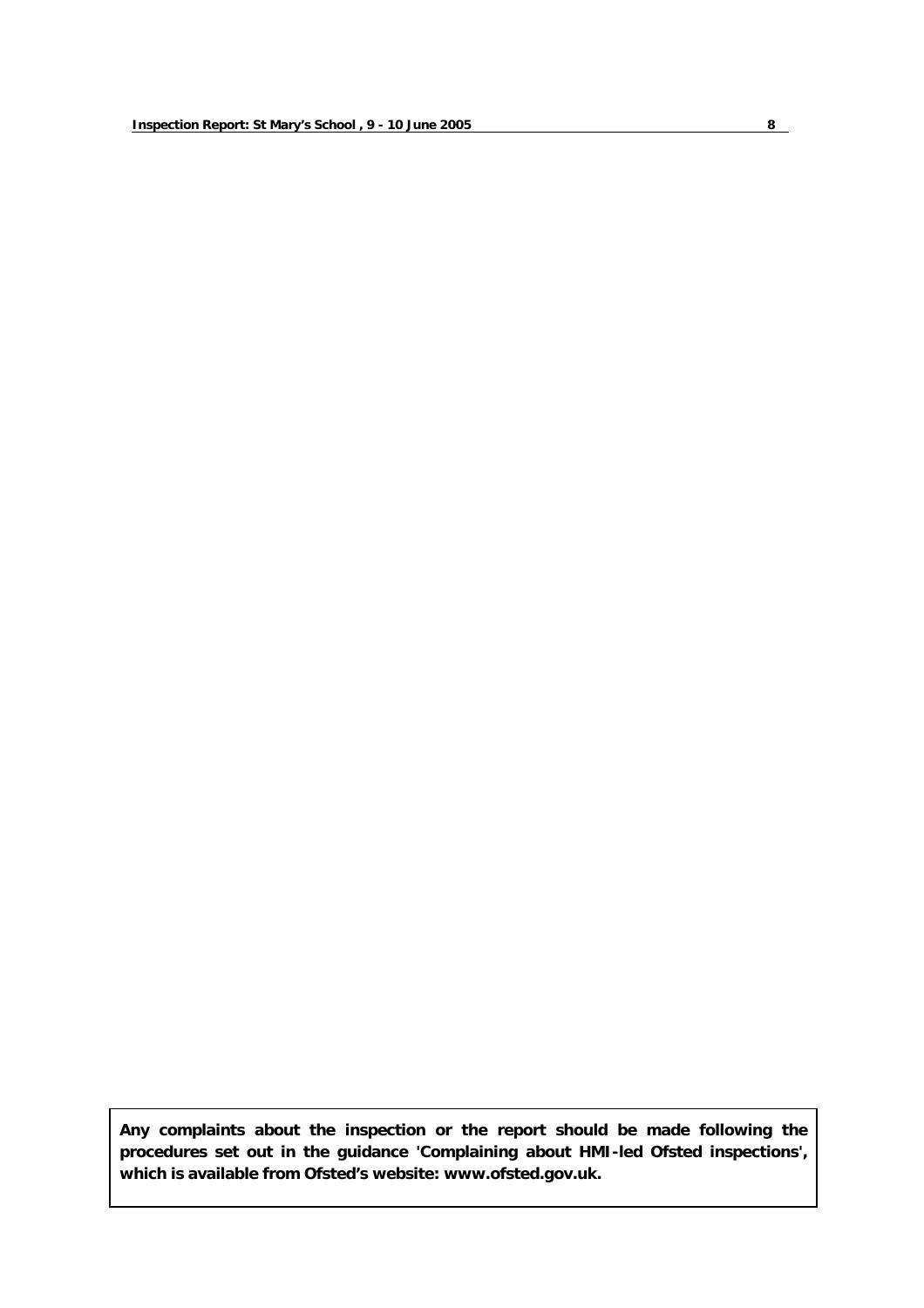## **Annex A**

## **INSPECTION JUDGEMENTS**

| Key to judgements: grade 1 is outstanding, grade 2 good, grade 3<br>satisfactory, and grade 4 inadequate. | <b>School</b><br>Overall | $16 - 19$ |
|-----------------------------------------------------------------------------------------------------------|--------------------------|-----------|
|-----------------------------------------------------------------------------------------------------------|--------------------------|-----------|

#### **OVERALL EFFECTIVENESS**

| How effective, efficient and inclusive is the provision of<br>education, integrated care and any extended services in<br>meeting the needs of learners? |            |            |
|---------------------------------------------------------------------------------------------------------------------------------------------------------|------------|------------|
| How well does the school work in partnership with others to                                                                                             |            |            |
| promote learners' well-being?                                                                                                                           |            |            |
| The quality and standards in the Foundation Stage                                                                                                       | <b>NA</b>  |            |
| The effectiveness of the school's self-evaluation                                                                                                       |            |            |
| The capacity to make any necessary improvements                                                                                                         | Yes        | <b>Yes</b> |
| Effective steps have been taken to promote improvement since the                                                                                        | <b>Yes</b> | <b>Yes</b> |
| last inspection                                                                                                                                         |            |            |

## **ACHIEVEMENT AND STANDARDS**

| How well do learners achieve?                                              |  |
|----------------------------------------------------------------------------|--|
| The <i>standards</i> <sup>*</sup> reached by learners                      |  |
| How well learners make <i>progress</i> , taking account of any significant |  |
| variations between groups of learners                                      |  |
| How well learners with learning difficulties and disabilities make         |  |
| progress                                                                   |  |

#### **PERSONAL DEVELOPMENT AND WELL-BEING**

| How good is the overall personal development and well-<br>being of the learners?                                 |                |  |
|------------------------------------------------------------------------------------------------------------------|----------------|--|
| The extent of learners' spiritual, moral, social and cultural<br>development                                     |                |  |
| The behaviour of learners                                                                                        |                |  |
| How well learners enjoy their education                                                                          |                |  |
| The extent to which learners adopt safe practices                                                                |                |  |
| The extent to which learners adopt healthy lifestyles                                                            |                |  |
| The extent to which learners make a positive contribution to the<br>community                                    |                |  |
| How well learners develop workplace and other skills that will<br>contribute to their future economic well-being | $\mathfrak{p}$ |  |

## **THE QUALITY OF PROVISION**

| How effective are teaching and learning in meeting the full |  |
|-------------------------------------------------------------|--|
| range of learners' needs?                                   |  |
| How well do the curriculum and other activities meet the    |  |
| range of needs and interests of learners?                   |  |
| How well are learners cared for, guided and supported?      |  |

<sup>\*</sup> *Standards reached by learners are below national average but learners achieve well given their capabilities and starting points.*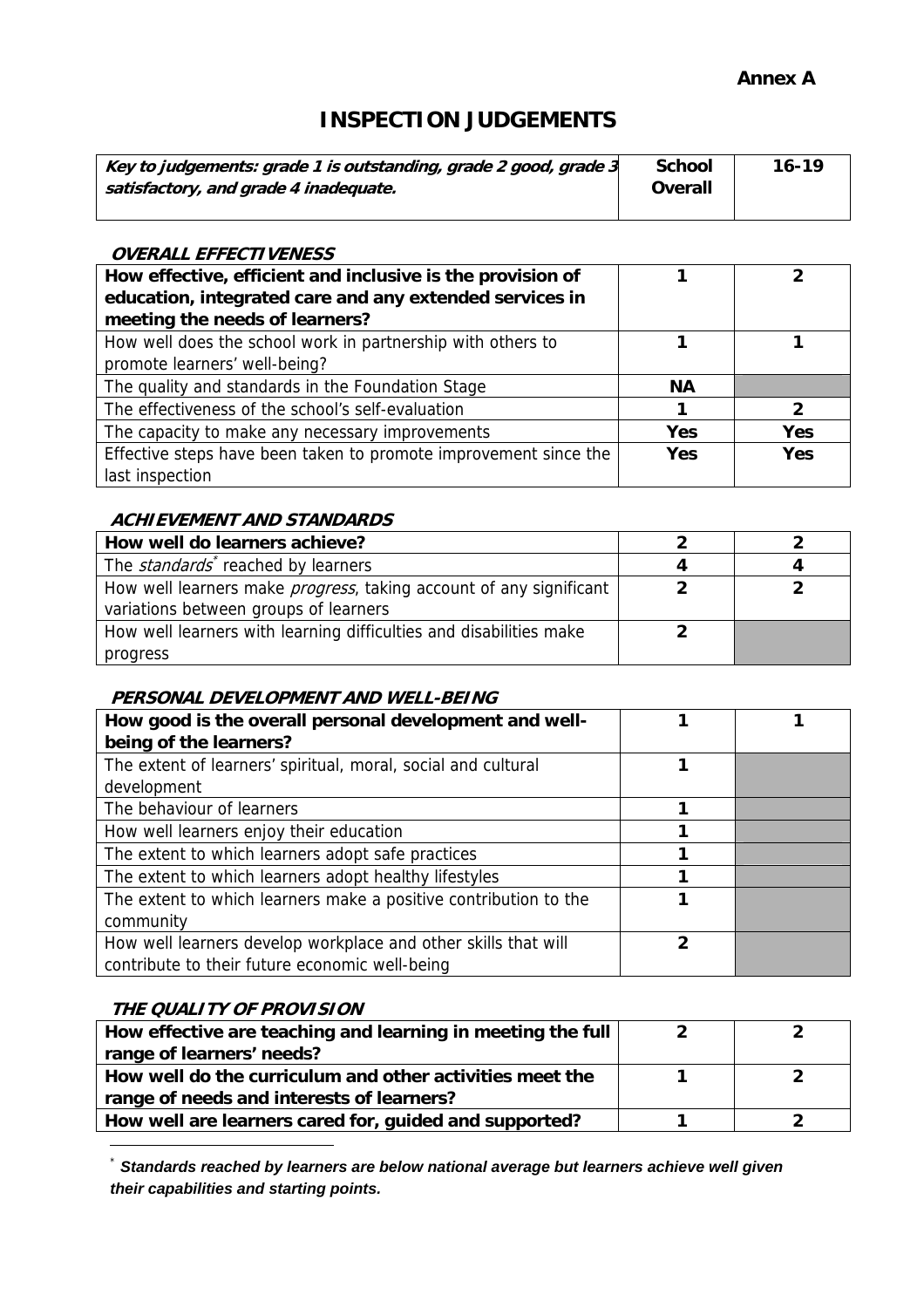| <b>LEADERSHIP AND MANAGEMENT</b>                                       |     |            |
|------------------------------------------------------------------------|-----|------------|
| How effective are leadership and management in raising                 |     | 2          |
| achievement and supporting all learners?                               |     |            |
| How effectively leaders and managers at all levels set clear direction |     |            |
| leading to improvement and promote high quality of care and            |     |            |
| education                                                              |     |            |
| How effectively performance is monitored, evaluated and improved       |     |            |
| to meet challenging targets, through quality assurance and self-       |     |            |
| review                                                                 |     |            |
| How well equality of opportunity is promoted and discrimination        | 2   |            |
| tackled so that all learners achieve as well as they can               |     |            |
| How effectively and efficiently resources are deployed to achieve      |     |            |
| value for money                                                        |     |            |
| The extent to which governors and other supervisory boards             |     |            |
| discharge their responsibilities                                       |     |            |
| The adequacy and suitability of staff to ensure that learners are      | Yes | <b>Yes</b> |
| protected                                                              |     |            |

| The extent to which schools enable learners to be healthy                                                      |            |
|----------------------------------------------------------------------------------------------------------------|------------|
| Learners are encouraged and enabled to eat and drink healthily.                                                | <b>Yes</b> |
| Learners are encouraged and enabled to take regular exercise.                                                  | <b>Yes</b> |
| Learners are discouraged from smoking and substance abuse.                                                     | <b>Yes</b> |
| Learners are educated about sexual health.                                                                     | <b>Yes</b> |
| The extent to which providers ensure that learners stay safe.                                                  |            |
| Procedures for safeguarding learners meet current government requirements.                                     | <b>Yes</b> |
| Risk assessment procedures and related staff training are in place.                                            | <b>Yes</b> |
| Action is taken to reduce anti-social behaviour, such as bullying and racism.                                  | <b>Yes</b> |
| Learners are taught about key risks and how to deal with them.                                                 | <b>Yes</b> |
| The extent to which learners make a positive contribution                                                      |            |
| Learners are helped to develop stable, positive relationships.                                                 | Yes        |
| Learners, individually and collectively, participate in making decisions that affect<br>them.                  | <b>Yes</b> |
| Learners are encouraged to initiate, participate in and manage activities in school<br>and the wider community | Yes        |
| The extent to which schools enable learners to achieve economic well-<br>being                                 |            |
| There is provision to promote learners' basic skills.                                                          | <b>Yes</b> |
| Learners have opportunities to develop enterprise skills and work in teams.                                    | Yes        |
| Careers education and guidance is provided to all learners in Key Stage 3 and 4                                |            |
| and the sixth form.                                                                                            | <b>Yes</b> |
| Education for all learners aged 14-19 provides an understanding of employment                                  |            |
| and the economy.                                                                                               | Yes        |